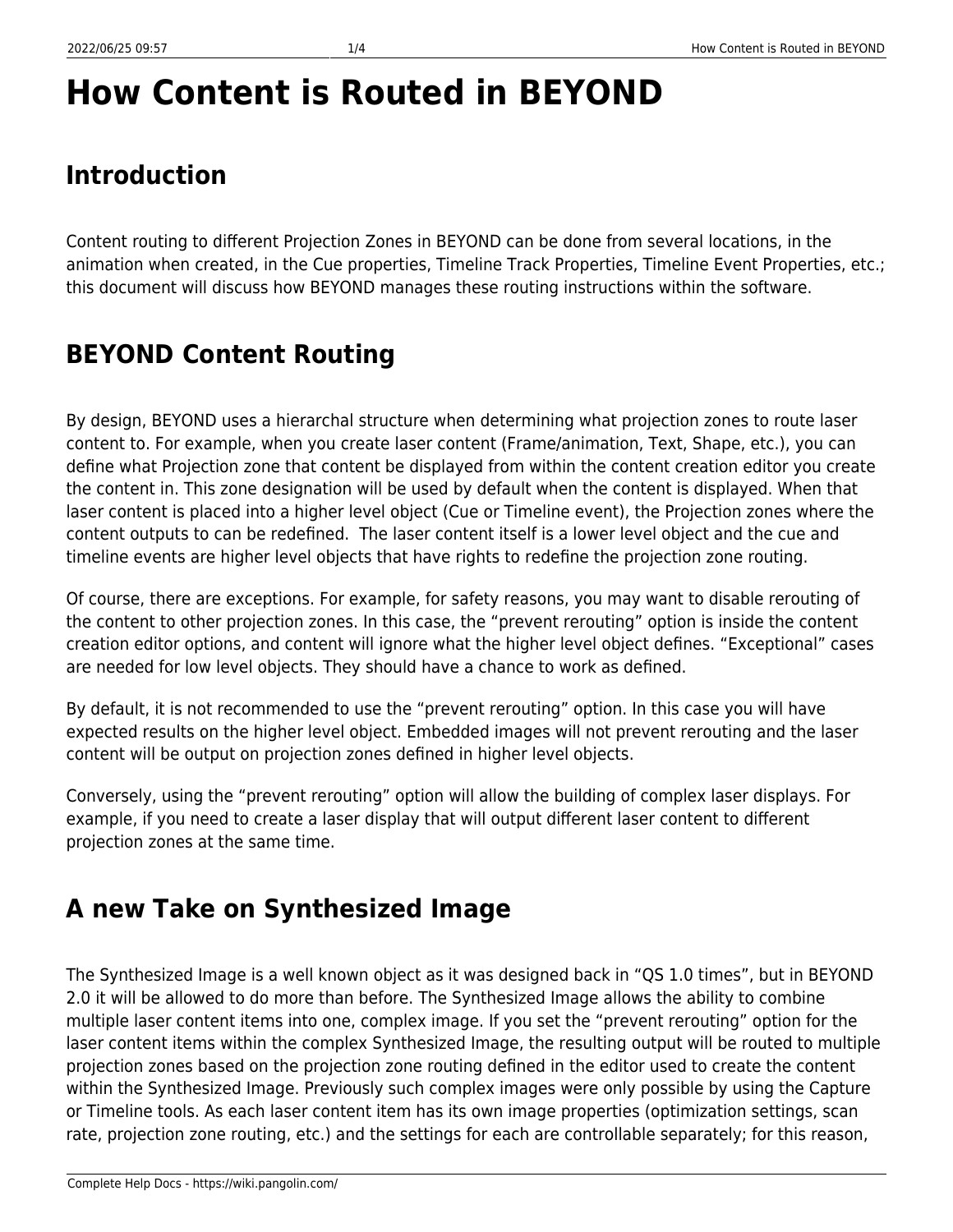the Synthesized Image, image properties, are blocked.

### **Workspace Cue Player**

When we talk about the Workspace Grid of BEYOND, we talk about the Cues holding laser content items. We click on a Cue to display the laser content within it. Within BEYOND, it is a bit more complex. The Workspace Cue is a container that holds laser content (Animations, Timeline Shows, Beams/DMX sequences, etc.) as well as additional information. When a cue is played, BEYOND creates a "player" internally. The Cue Player works in the back ground and does all the calculations and routing of the laser content to the Projection Zones which sends the display to the laser projectors. A player is the highest level object in the BEYOND routing hierarchy.

The Preview window will also allow laser content routing in a live show situation. You may select a number of zones by clicking on their associated preview window (in grid mode), and then clicking on the cue you want to display from the selected zones. The moment the cue is clicked, BEYOND will use the selected projection zones and start the Cue Player. If no projection zones are selected, the Cue Player will use Cue properties to route the laser content and if the Cue properties have no settings defined, the routing define in the Image properties will be used.

#### **From Top to Bottom**

When BEYOND processes laser content routing information, the route is defined as a string with the specified projection zone names the content will be sent to. The string may have more than one projection zone name; the order of names has a function as well. From top to bottom we deliver a string that can be somehow modified based on the hierarchal object routing information. The process starts from the Cue Player. If it knows the destination (routing), then it will put this information into the string. If the Cue Player does not know this information then it will produce an empty string.

This string will be redirected to the Cue. For the Cue Player is the highest level object in the BEYOND routing hierarchy, and if the Player has defined the route, the Cue cannot change it, except in an "exceptional" case. If the Cue Player does not define a route, then the Cue has the rights to do define the route. So, the Cue may leave the routing as is, or define its own route (depending on the "prevent routing" condition). This routing scenario is repeated with the Image properties of any laser content. The Image receives the string with projection zone names, just as the Cue did, and normally it will follow the instruction of the Cue Player.

Based on this process, you can see the routing information will be known only when the laser content has passed through the whole hierarchal structure, from Cue Player to the content creation editor. This way the laser content knows the projection zone it will be routed to before the content is calculated within the content creation editor. The main job of the content creation editor is to generate the points that make up the laser content which produces one or more laser content frames. All frames in the laser content will use the route (string with projection zone names) for its passage through routing hierarchal structure. A detail that should be reviewed separately; once the laser content receives the route, higher level objects cannot change it. This is different compare to all previous systems; it seems logical to calculate the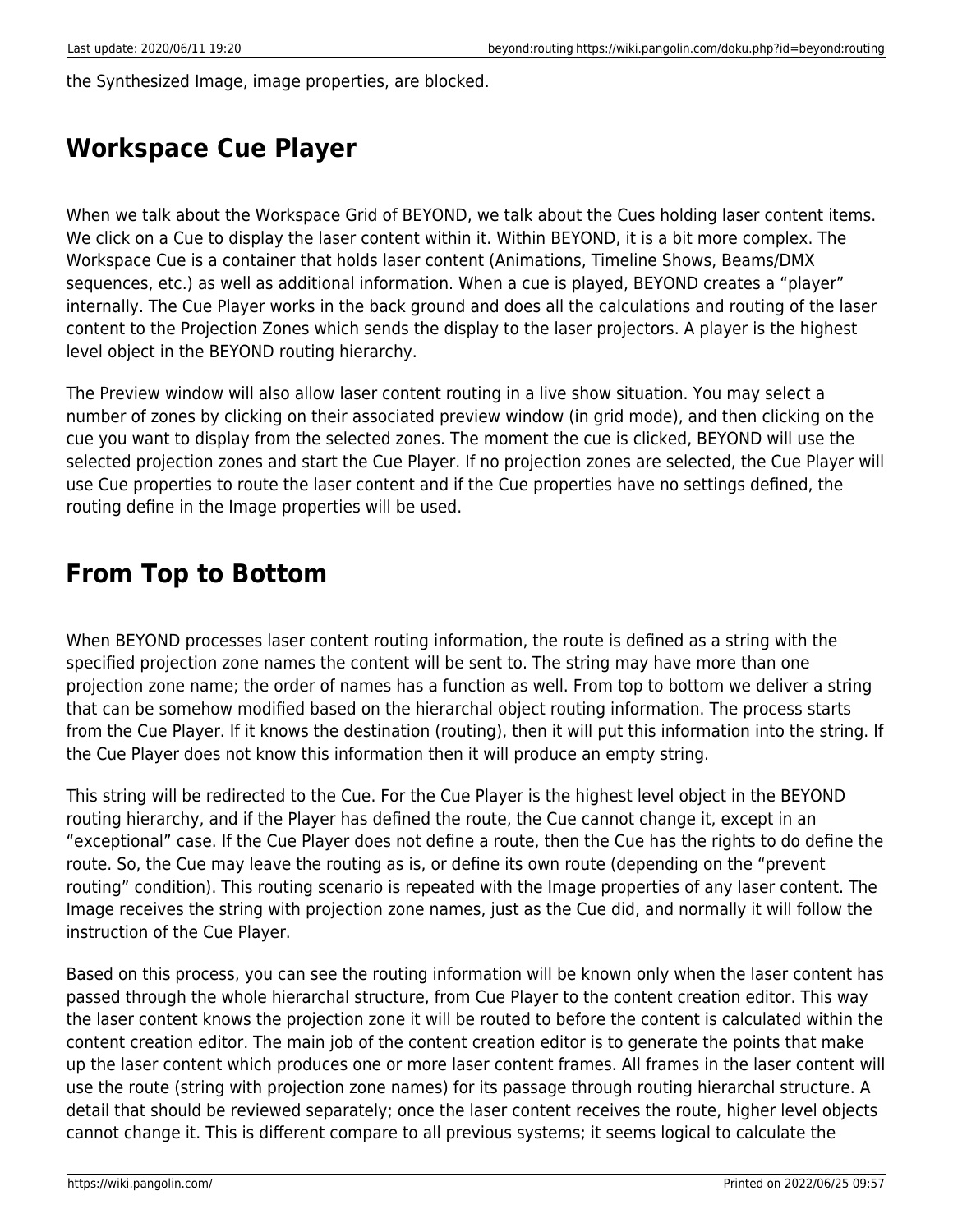frame first, before setting the destinations, but this model has downsides.

### **Between the Top and the Bottom**

WIthin the routing hierarchal structure, the Cue Player is the highest level object and the laser content Image (Animation, Scrolling Text, etc.) are at the bottom of hierarchy (Cue Player→Cue→laser content Image). For more complex laser content constructions we have two other objects that are a compilation of multiple Cues,

QuickCapture and Timeline Objects. QuickCapture is nothing more than a list of "items". Each item may contain:

- 1. a Cue, an embedded cue or a link to an external event
- 2. Optional Routing information
- 3. an Effect
- 4. a Mute option.

In context of this discussion it is important to know that an Item may have routing information, and can redirect the output elsewhere.

A Timeline object is a more complex object. A Timeline is a list of Tracks. A Track is a list of Lines. A Line is a list of Events. An Event contains a Cue (local or external) and many options are available for a Timeline including routing information. A Track can have routing information as well. The process for a Timeline to calculate laser content routing is: Cue Player→Cue→Timeline→Track→Event→Cue→"Laser Content". Typically a Timeline object uses a special set of routing rules. 
(…will be continued…)

### **Now from Bottom to Top**

The laser content creation editor produces a frame. If the routing has been defined, this information will be stored inside the frame via the Image properties. When it comes time to apply effects to the laser content and store the frames according to the routing information for corresponding projection zones BEYOND can do at least two additional things:

- 1. BEYOND can calculate effects based on the defined routing information. The effect can be calculated with a time shift based on the number of zones in the "routing string". BEYOND takes the source frame, creates a copy for each zone, and applies the effect. At the end of this process, instead of 1 frames that goes to 10 zones, we have 10 frames with each copied frame going to its corresponding projection zone. Time shift is "adding", not a speed control. It can be controlled even in live mode, without "jumps". You select projection zones in Grid mode preview window and click on the Cue to start it. If the Cue has an applied effect, you may set the time shift of one effect item. Such effects should work from all places (workspace cue, FX tab, timeline, etc.).
- 2. Usually an effect operates with points. In the above option, we use the routing information of the frame for calculation but in BEYOND an effect may also change/modify routing information. The simplest example of this would be to make a new routing, or make a zone chase effect. When creating the effect, you will define a list of projection zones you want to route laser content to, and